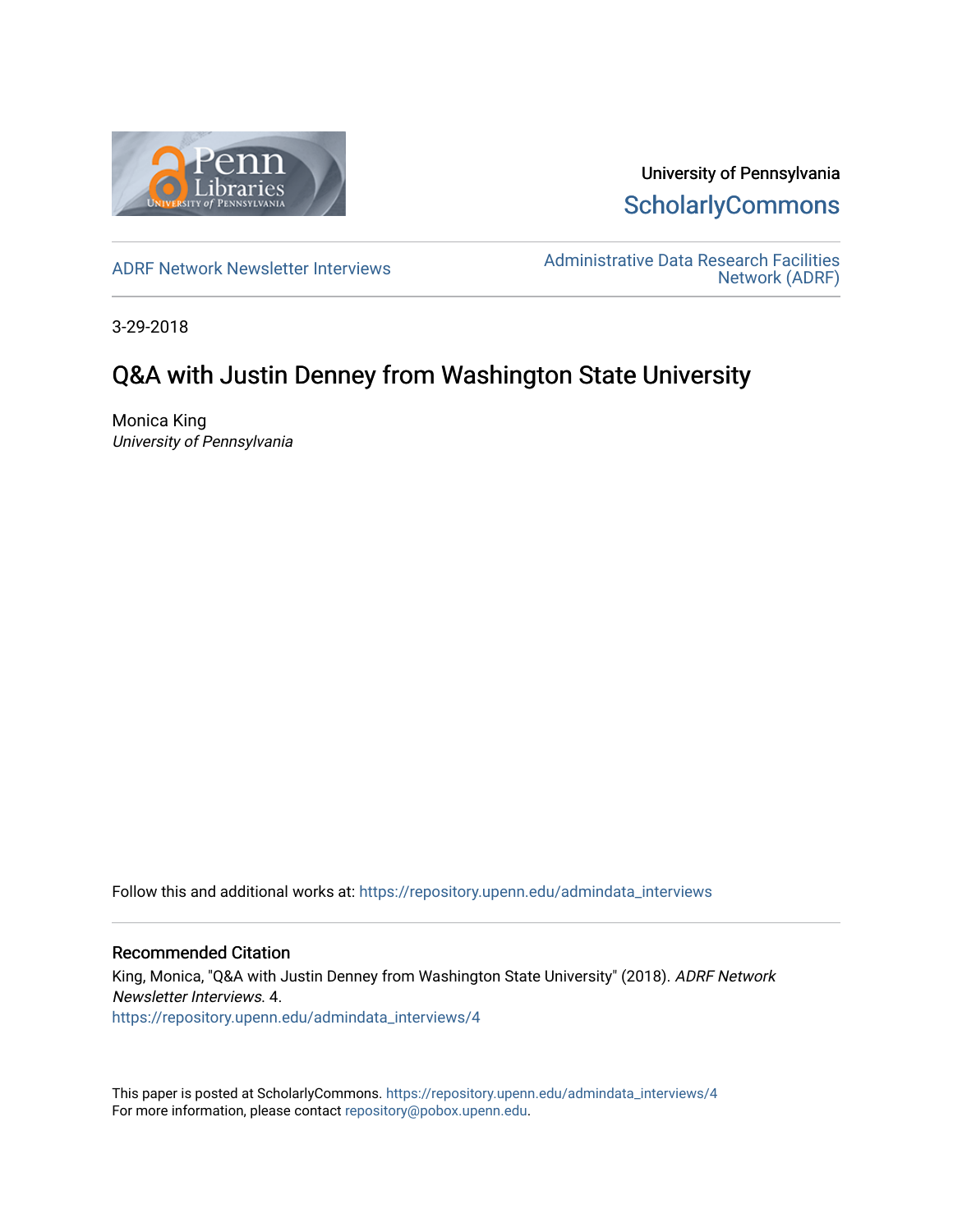## Q&A with Justin Denney from Washington State University

## Creative Commons License



This work is licensed under a [Creative Commons Attribution-Noncommercial-No Derivative Works 4.0](http://creativecommons.org/licenses/by-nc-nd/4.0/) [License](http://creativecommons.org/licenses/by-nc-nd/4.0/).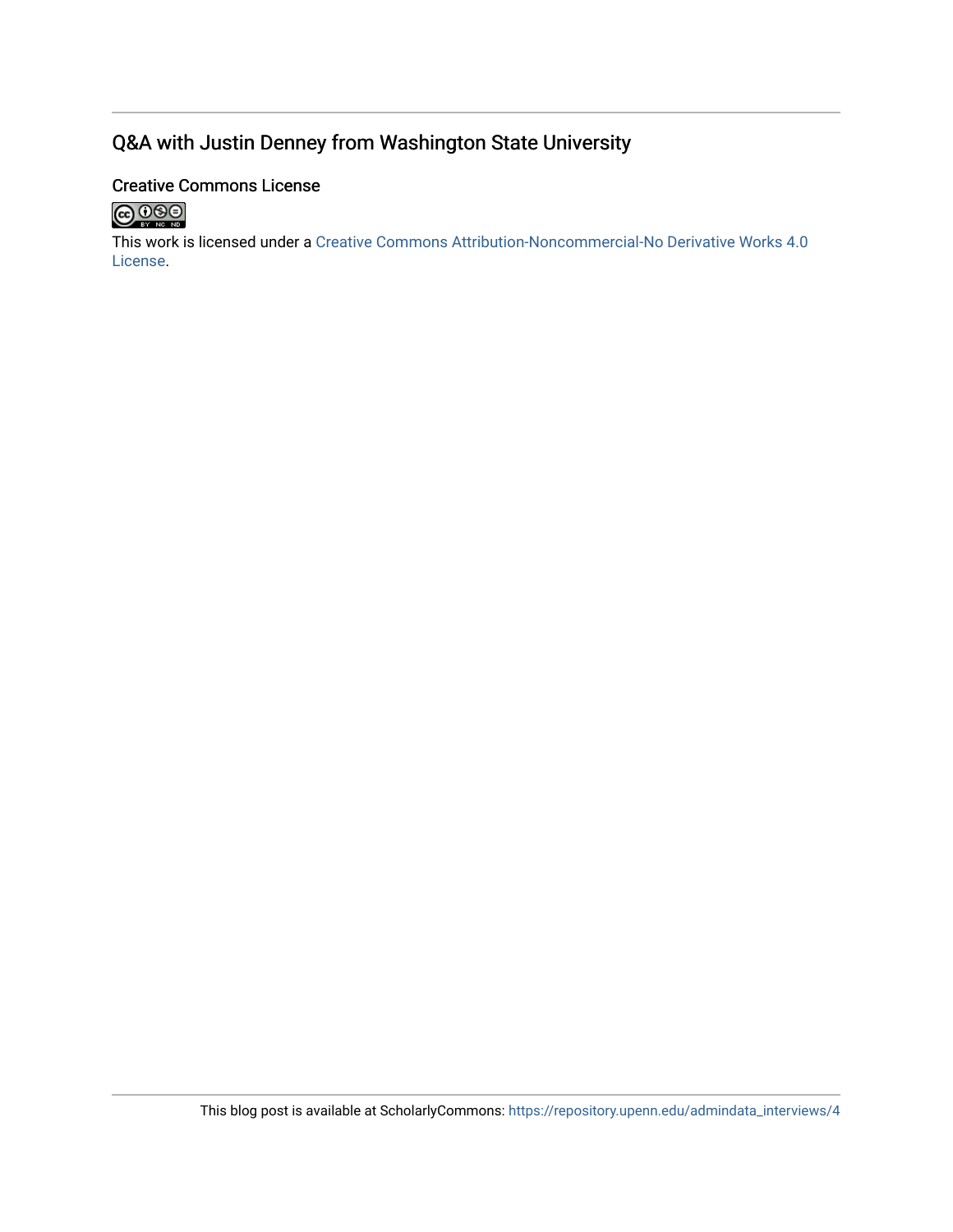## **Q&A with Justin Denney from Washington State University**

March 29, 2018 By Monica King

Justin [Denney](https://soc.wsu.edu/denney-justin/) is Associate Professor and the William Julius Wilson Distinguished Professor of Sociology at Washington State University. We spoke to him about his work using electronic health records in Houston and Washington State, and his experience working with administrative data. Justin can be reached at [justin.denney@wsu.edu.](mailto:justin.denney@wsu.edu)

#### *This interview has been lightly edited and condensed.*

### **Monica King: As a sociologist and social demographer, how did you become interested in using administrative data?**

Justin Denney: I became interested in using administrative data because I was frustrated by using only survey data to try and understand how places influence individuals. At the time, I was also in Houston, Texas, right across the street from the largest medical center in the world, learning about some of the changes to electronic health records and whether or not they would become available to researchers. Part of my entire career has been trying to figure out how to use data that exists but haven't been used for research purposes. For the kind of work that I do, electronic health records seem to kind of fit that mold. Ultimately, it was a combination of being a little bit frustrated, but also just a little bit curious about what we could possibly do with those electronic health records.

### **MK: And tell me a little more about how you worked with electronic health records and the research that you've conducted using those data?**

JD: With my collaborator Rachel Kimbro at Rice University and the medical center, we put together a multi-institutional and interdisciplinary team to link electronic health records to a variety of place characteristics in Houston to better understand how places influence individuals.

We worked with the School of Biomedical Informatics at the University of Texas located in Houston to compile several years of EHR data in Houston. After we got that going, Rachel [Kimbro] started working very closely with some folks in Texas Children's Hospital and led an initiative to get us access to pediatric records from the Children's Hospital.

At the same time, we were trying to build databases on place-level characteristics in Houston that we can then link to the electronic health records. We partnered with a number of Houston entities, including the Houston Police Department to get Houston crime data. We also purchased Walkscore data and used basic Census demographics and data from a few other sources.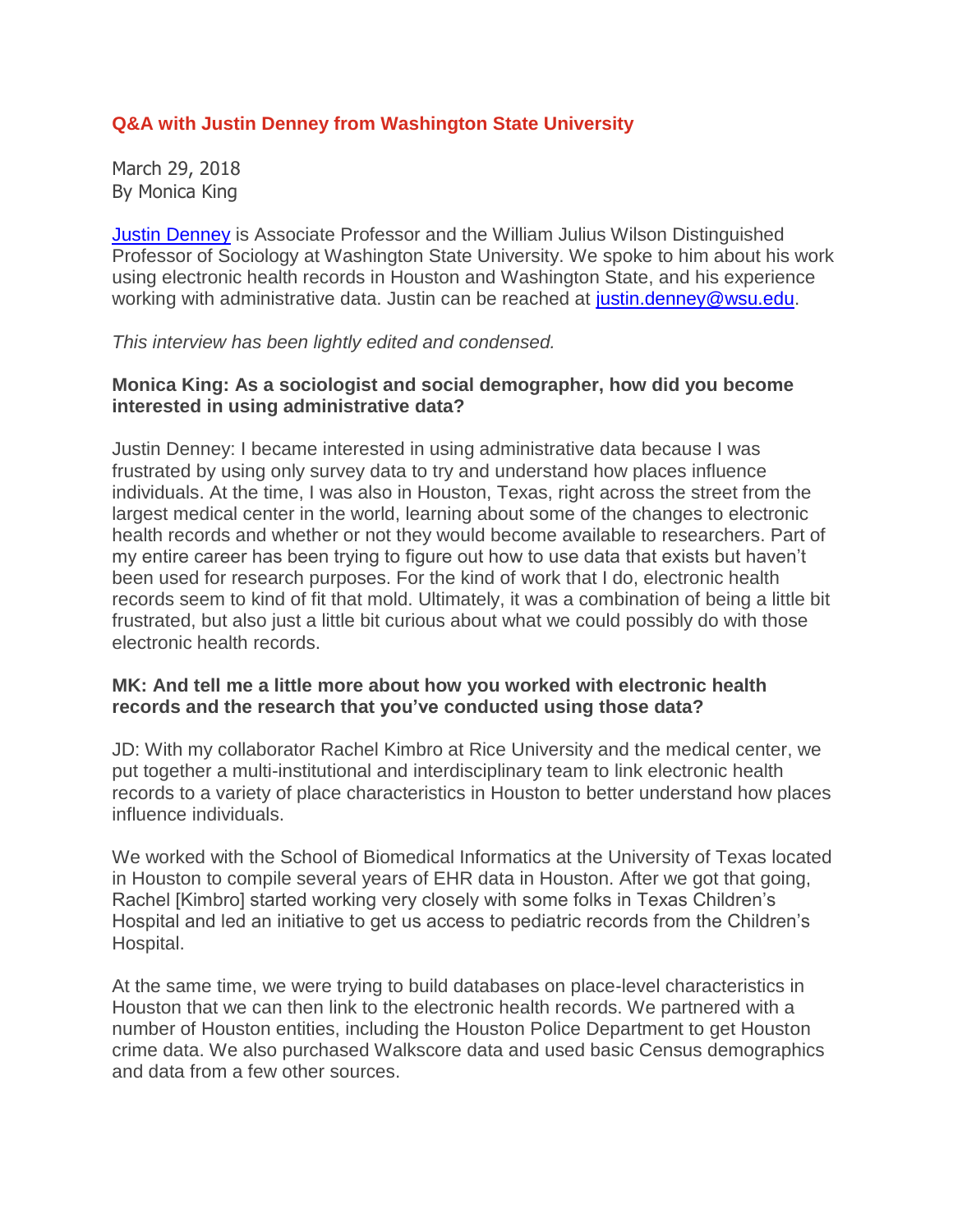Our research uses that linked database has looked at how places influence pediatric asthma and other chronic health conditions in Houston. We've published a few [papers](https://www.sciencedirect.com/science/article/pii/S1353829217300667) and are currently working on some projects that are looking at the pediatrics records.

Since moving to Washington State University, I've been doing similar work, working with interdisciplinary teams to try and create a research network linking electronic health records data from clinics in rural and underserved areas to place-based characteristics here in Washington state.

### **MK: Can you speak about the importance of working on an interdisciplinary team for administrative data research projects?**

JD: The short answer is that it's absolutely essential. It's impossible to do the kinds of the things that I'm interested in without an interdisciplinary team.

For example, in Houston we partnered with physicians and computer scientists who work in the informatics world. They're able to take these electronic health records and put them in a format so that we can analyze data the way that we're used to. From a technical standpoint, there's a pretty huge learning curve for someone like me who wants to learn how to put this data into the correct format so that we can analyze it.

Once we actually got into the substance of the research, one of the things that we learned right away is that when you talk to physicians about medical records, it's about the furthest thing from black and white. It's not that a patient comes in and clearly presents with a certain condition and are coded as having that condition. It's a very intricate and complicated process that physicians are trying to navigate as they're seeing patients and trying to do the best for their patients. Having those insights in terms of what the data actually means and what it represents is just impossible unless you're talking to folks who are on the ground and doing the work.

The kinds of analytical skills that sociologists and demographers develop are also unique. Those skills are not the kinds of skills that my other collaborators have in terms of taking that data and doing population-level analysis of the data. That's what I bring to the team in terms of conceptualizing the ideas of what we can do with data and following through with the types of analyses that will help us get there.

## **MK: Looking forward, what resources do social scientists like yourself need in order to leverage the potential of using administrative data for research?**

JD: That's a good question. There's a few things when I think really large scale. We need established data networks where data like this can be accessed. Similar to the Minnesota Population Center which compiles nationally representative surveys over time and makes them readily available for researchers to download and work with that data. Clearly there are a lot more confidentiality and privacy concerns with restricted administrative data. But in the grand picture, something like that would be what we need